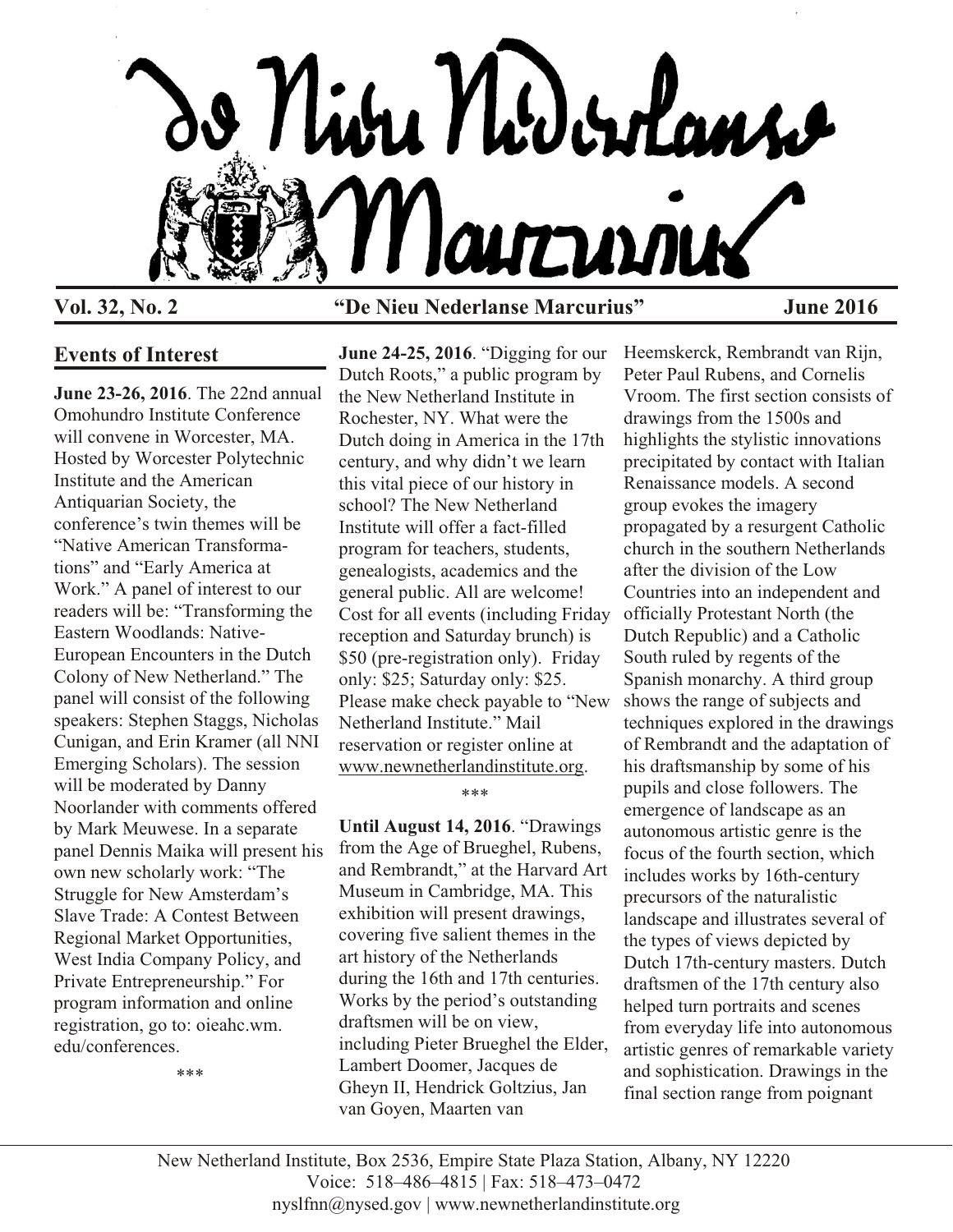studies taken from life to complete compositions rife with humor and layers of meaning that would have delighted and challenged viewers of the period. For more information go to: www.harvardartmuseums.org.

#### **News**

A new collaborative effort is taking shape in the world of Dutch-American studies. A number of repositories and institutions are coming together to share information about their work, to collaborate on projects, and to assist each other in promotion and communication. They are joining together to form the Dutch American Group (DAG). Thus far, 46 organizations have been invited to join DAG. The mission statement is: The Dutch American Group is formed to allow Dutch historical societies, institutes, family associations, Reformed Church Associations, and membership organizations that have an interest in Dutch American history to share their historical records and learn from each other the phenomenal stories about the Dutch in the formation of American society and building blocks of Church and State. We also want to share our historical research about the Low Dutch who originally migrated to New Amsterdam and then to New Jersey, Pennsylvania, and onward to Kentucky. Groups who join must have a way of communicating with their respective organization membership. It is not a group for individuals to join and is loosely structured. If your organization is interested in joining, please contact

Mike Vande Woude, NNI Trustee at [nyslfnn@nysed.org](mailto:nyslfnn@nysed.org) and put DAG in the subject line.

\*\*\*

Congratulations to Oscar Hefting, our colleague and presenter at the 39th annual New Netherland Conference, for his appointment as managing director of the *Nederlands Vestingmuseum* (Dutch Fortress Museum) in Naarden. The board of this museum has asked Oscar to bring more international attention to the history of Naarden and the historical Dutch defensive system known during the 80 years war as the New Dutch Water Line. The appointment at this museum therefore seems to be an excellent chance to combine the vision of the museum with the mission of the New Holland Foundation, and keep the attention on Dutch overseas heritage as well.

\*\*\*

Congress has permanently enacted the Charitable IRA Rollover! You may contribute funds this way if you are age 70 or older at the time of the gift. You must make a qualified charitable distribution of any amount up to \$100,000 on or before December 31, 2016 to qualify for 2016. You must transfer funds directly from an IRA, to a qualified charity, e.g. The New Netherland Institute.

#### \*\*\*

Jeroen Dewulf of UC Berkeley has announced that the Engel Sluiter project has been awarded a grant of nearly \$10,000 to be applied to the digitization of the collection. See

the March Marcurius for project details.

## **Publications**

*The Illustrated Delaware River: The History of a Great American River* by Hal Taylor. Filled with 140 finely-crafted original drawings and paintings, this book is designed to guide readers as they explore the rich and diverse heritage of the historic Delaware River Valley. This waterway that defines the common borders of the states of Delaware, New Jersey, Pennsylvania, and New York has hosted some of the most monumental events in the history of the United States. From its discovery by Henry Hudson over 400 years ago, to its crossing by George Washington during the Revolution, and through its course of over 330 miles, the Delaware River offers us much to learn. This entertaining guide introduces the reader to the events, places, and people that make the Delaware one of America's truly great rivers. Size: 6"x 9" | 140 color & b/w images | 288 pp hardcover binding. \$24.99 at Schifferbooks.com.

\*\*\*

*Adriaen Block and the Onrust: Setting the Stage for Dutch Colonization of North America* by Don Rittner. One of the most important Dutch explorers of the 17th century was Adriaen Block, a mariner and trader who successfully explored much of the Northeast United States and laid the groundwork for the Dutch colonization of much of the area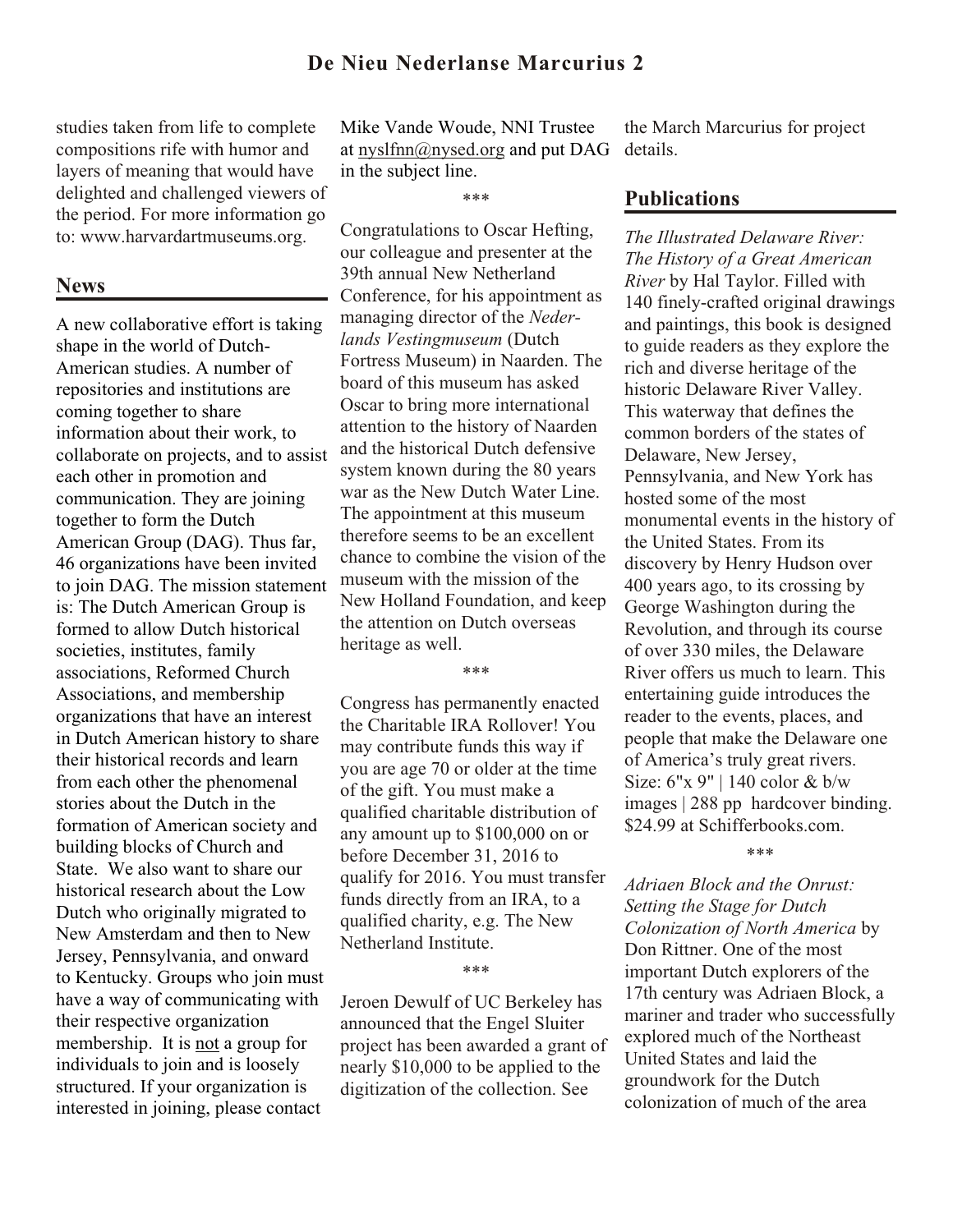that now comprises five northeastern states. He is usually mentioned in a sentence or two about building the first fur trading ship in America called the *Onrust*, after his ship the *Tijger* burned somewhere in New York Bay in the winter of 1613. His real contribution was ordering the building of the first permanent settlement of the Dutch in North America that began as a fur trading fort that eventually became the city of Albany, New York. This book adds knowledge about Block the person and his struggles building the *Onrust*. Order directly from the author at: drittner@aol.com.

#### \*\*\*

*Dutch Colonial Fortifications in North America, 1614-1676* by Jaap Jacobs. This report is a quick- scan of colonial fortifications occupied, built or, in a few instances, planned, in the Dutch colony of New Nether land and elsewhere in North America between 1614 and 1676. The first region consists of New Amsterdam and vicinity. The second region encompasses the Delaware River Valley and Bay and includes Swedish-built structures that were subse- quently taken over by the Dutch. The third region comprises the forts built in the mid and upper Hudson River Valley, including part of the Mohawk River. A fourth category is included to cover defensive structures that do not belong in the regions outlined above. This valuable survey can be purchased at Amazon for \$14.35.

**Save the Date**

"From Pavonia to the Garden State: New Jersey's Dutch Background." The 39th New Netherland Seminar will be held at the New Brunswick Theological Seminary, New Brunswick, NJ. The seminar and its companion events will take place over three days, beginning on Thursday, the 22nd of September, concluding on Saturday the 24th.

FRIDAY MORNING: will include the following speakers:

**Wim Klooster**, "New Netherland and the Dutch Moment in Atlantic History."

**Evan Haefeli**, "New Jersey in 1658: A Quaker witness to a little-known corner of New Netherland."

**Andrea Mosterman**, "The Geography of Slave Life in New Netherland."

**Daniel Richter**, "'Who Needs a House out in Hackensack?' Native People and Dutch People West of the Hudson."

FRIDAY AFTERNOON:

**Dirk Mouw**, "Persistence of Dutch Identity and the Reformed Church." **Jeroen Dewulf**, "*Baas* to 'Boss': America's Dutch-Speaking Black Community from 17-c. New Netherland to 19th-c. NY and NJ." **Kate Lynch**, "There will be a college called Queens in our Province of New Jersey."

SATURDAY MORNING: **Oscar Hefting** and **Jaap Jacobs**, "The Archaeology of the Forts of New Netherland," based on the research for the recent publication *Dutch Colonial Fortifications in North America 1614-1676*. **Emerging Scholars Session:** Deborah Hamer, Artyom Anikin,

and Joris van den Tol will respond to the question: "Why do I Study New Netherland?" Liz Covart, creator, editor, and host of "Ben Franklin's World: a Podcast about Early American History," will lead a discussion of their commitment to the study of the early Dutch colony." In addition to the two-day conference, there will be a reception Thursday evening and the New Netherland dinner on Friday evening. Relevant tours are being planned. For further information, go to our website.

## **NNI News**

Dr. William A. Starna received the Alice P. Kenney Award from the New Netherland Institute at its Annual General Meeting on May 21, 2016. Dr. Starna is professor emeritus of anthropology at SUNY-Oneonta. He has held visiting appointments at Queen's University, Kingston, Ontario, the University at Albany, and Binghamton University, and has served as adjunct curator of ethnology at the New York State Museum. A longtime student of the Iroquoian and Algonquian peoples of eastern North America, in addition to federal-state-Indian relations, Dr. Starna is the recipient of a National Endowment for the Humanities Fellowship, a Senior Fellowship at the Nelson A. Rockefeller Institute of Government, the Donald M. Blinken Fellowship in Academic Administration at SUNY Central Offices, and earned a New York State Library Research Residency. Dr. Starna has worked as a